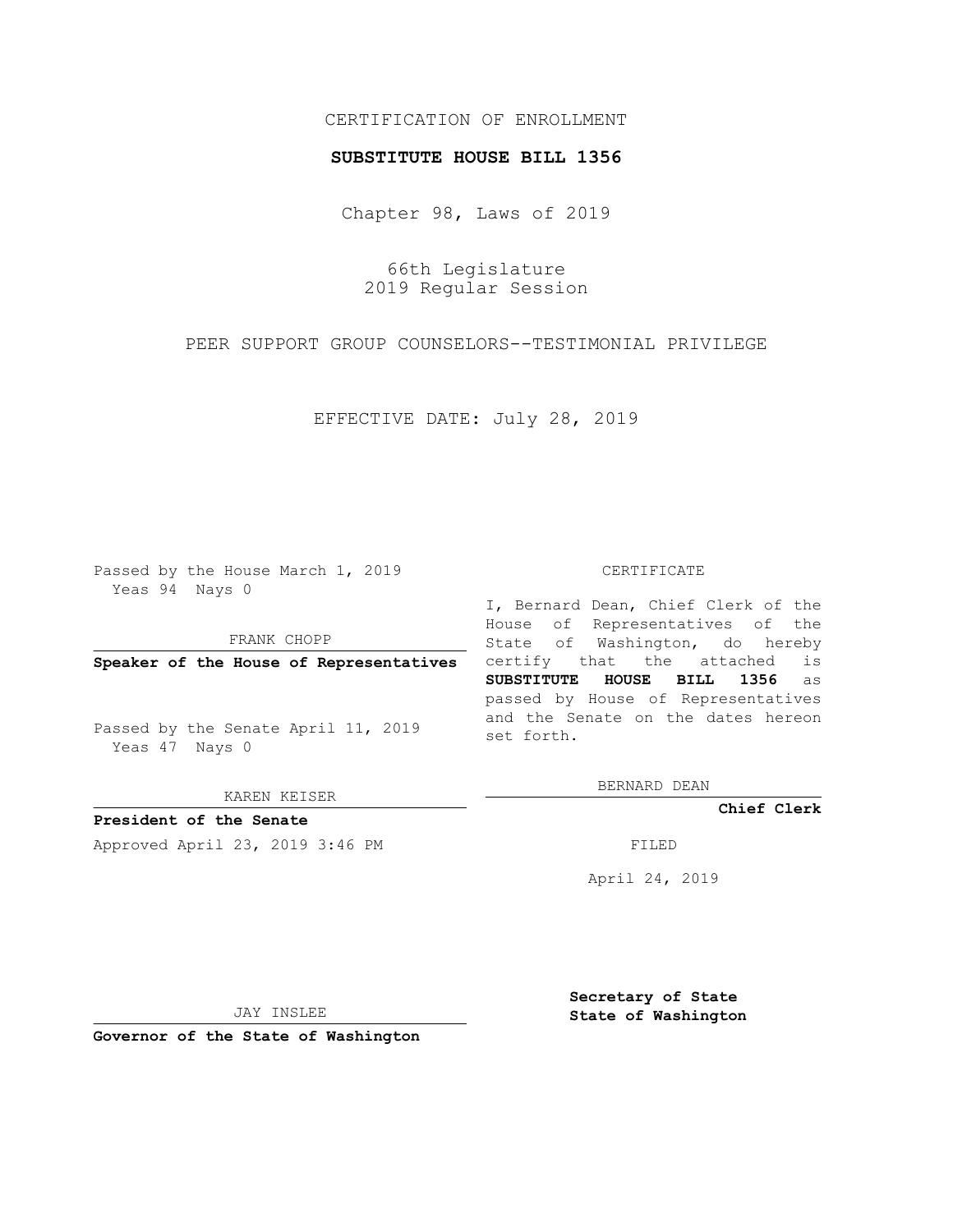### **SUBSTITUTE HOUSE BILL 1356**

Passed Legislature - 2019 Regular Session

## **State of Washington 66th Legislature 2019 Regular Session**

**By** House Civil Rights & Judiciary (originally sponsored by Representatives Lovick, Maycumber, Tarleton, Pettigrew, Doglio, Stonier, Morgan, Orwall, Gregerson, Kilduff, Mead, Kloba, Valdez, Ortiz-Self, Thai, Lekanoff, Cody, Stanford, Chapman, Walen, Sells, Kirby, Appleton, Blake, Ryu, Reeves, Bergquist, Jinkins, Goodman, Pollet, Leavitt, and Ormsby)

READ FIRST TIME 02/22/19.

1 AN ACT Relating to privileged communication with peer support 2 group counselors; and amending RCW 5.60.060.

3 BE IT ENACTED BY THE LEGISLATURE OF THE STATE OF WASHINGTON:

4 **Sec. 1.** RCW 5.60.060 and 2018 c 165 s 1 are each amended to read 5 as follows:

 (1) A spouse or domestic partner shall not be examined for or against his or her spouse or domestic partner, without the consent of the spouse or domestic partner; nor can either during marriage or during the domestic partnership or afterward, be without the consent 10 of the other, examined as to any communication made by one to the other during the marriage or the domestic partnership. But this exception shall not apply to a civil action or proceeding by one 13 against the other, nor to a criminal action or proceeding for a crime committed by one against the other, nor to a criminal action or proceeding against a spouse or domestic partner if the marriage or the domestic partnership occurred subsequent to the filing of formal charges against the defendant, nor to a criminal action or proceeding for a crime committed by said spouse or domestic partner against any child of whom said spouse or domestic partner is the parent or guardian, nor to a proceeding under chapter 71.05 or 71.09 RCW: PROVIDED, That the spouse or the domestic partner of a person sought

p. 1 SHB 1356.SL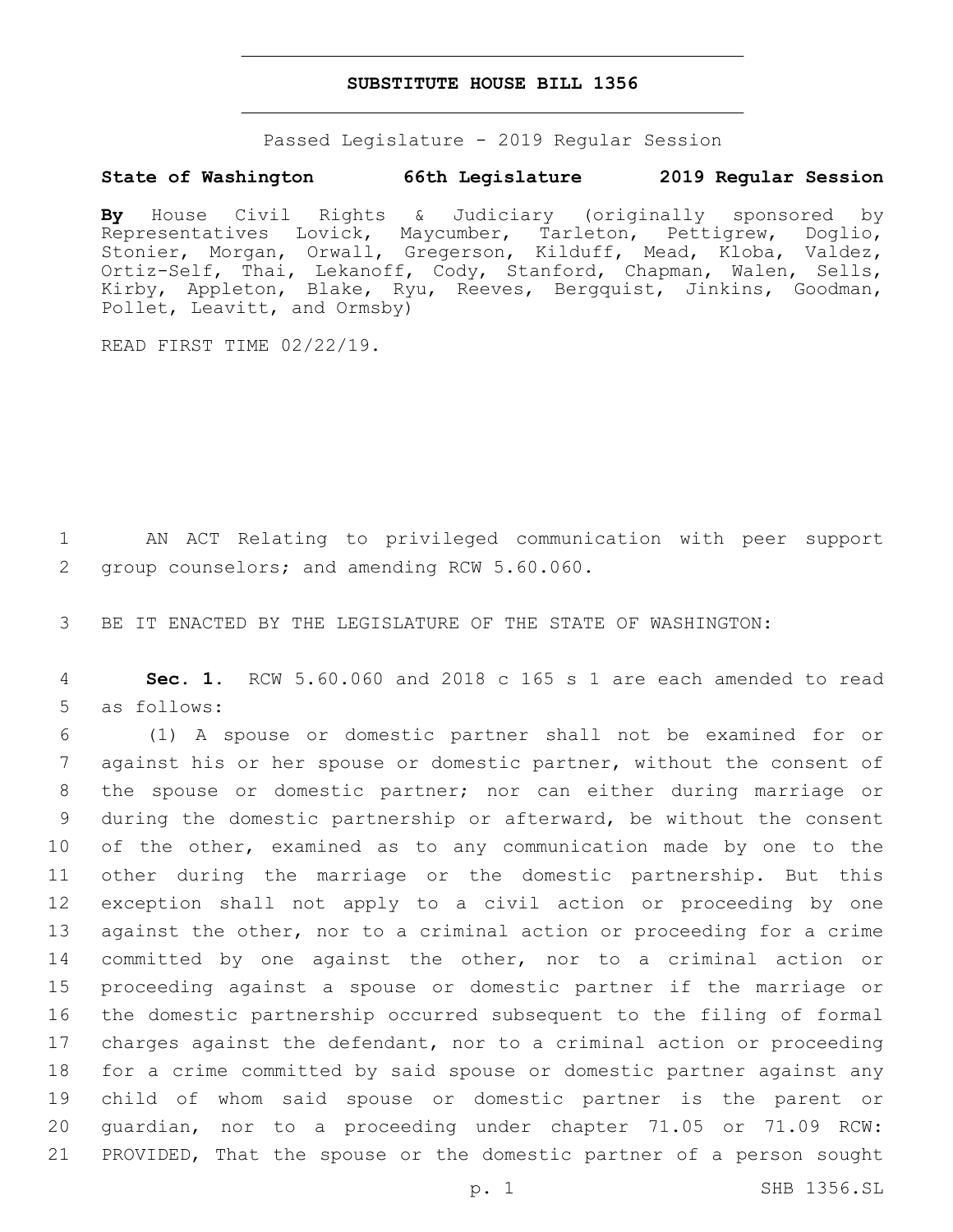to be detained under chapter 71.05 or 71.09 RCW may not be compelled to testify and shall be so informed by the court prior to being 3 called as a witness.

 (2)(a) An attorney or counselor shall not, without the consent of his or her client, be examined as to any communication made by the client to him or her, or his or her advice given thereon in the 7 course of professional employment.

 (b) A parent or guardian of a minor child arrested on a criminal charge may not be examined as to a communication between the child and his or her attorney if the communication was made in the presence of the parent or guardian. This privilege does not extend to 12 communications made prior to the arrest.

 (3) A member of the clergy, a Christian Science practitioner listed in the Christian Science Journal, or a priest shall not, without the consent of a person making the confession or sacred confidence, be examined as to any confession or sacred confidence made to him or her in his or her professional character, in the course of discipline enjoined by the church to which he or she 19 belongs.

 (4) Subject to the limitations under RCW 71.05.360 (8) and (9), a physician or surgeon or osteopathic physician or surgeon or podiatric physician or surgeon shall not, without the consent of his or her patient, be examined in a civil action as to any information acquired in attending such patient, which was necessary to enable him or her to prescribe or act for the patient, except as follows:

 (a) In any judicial proceedings regarding a child's injury, neglect, or sexual abuse or the cause thereof; and

 (b) Ninety days after filing an action for personal injuries or wrongful death, the claimant shall be deemed to waive the physician- patient privilege. Waiver of the physician-patient privilege for any one physician or condition constitutes a waiver of the privilege as to all physicians or conditions, subject to such limitations as a 33 court may impose pursuant to court rules.

 (5) A public officer shall not be examined as a witness as to communications made to him or her in official confidence, when the 36 public interest would suffer by the disclosure.

 (6)(a) A peer support group counselor shall not, without consent 38 of the ((law enforcement officer, limited authority law enforcement 39 officer, or firefighter)) first responder or jail staff person making the communication, be compelled to testify about any communication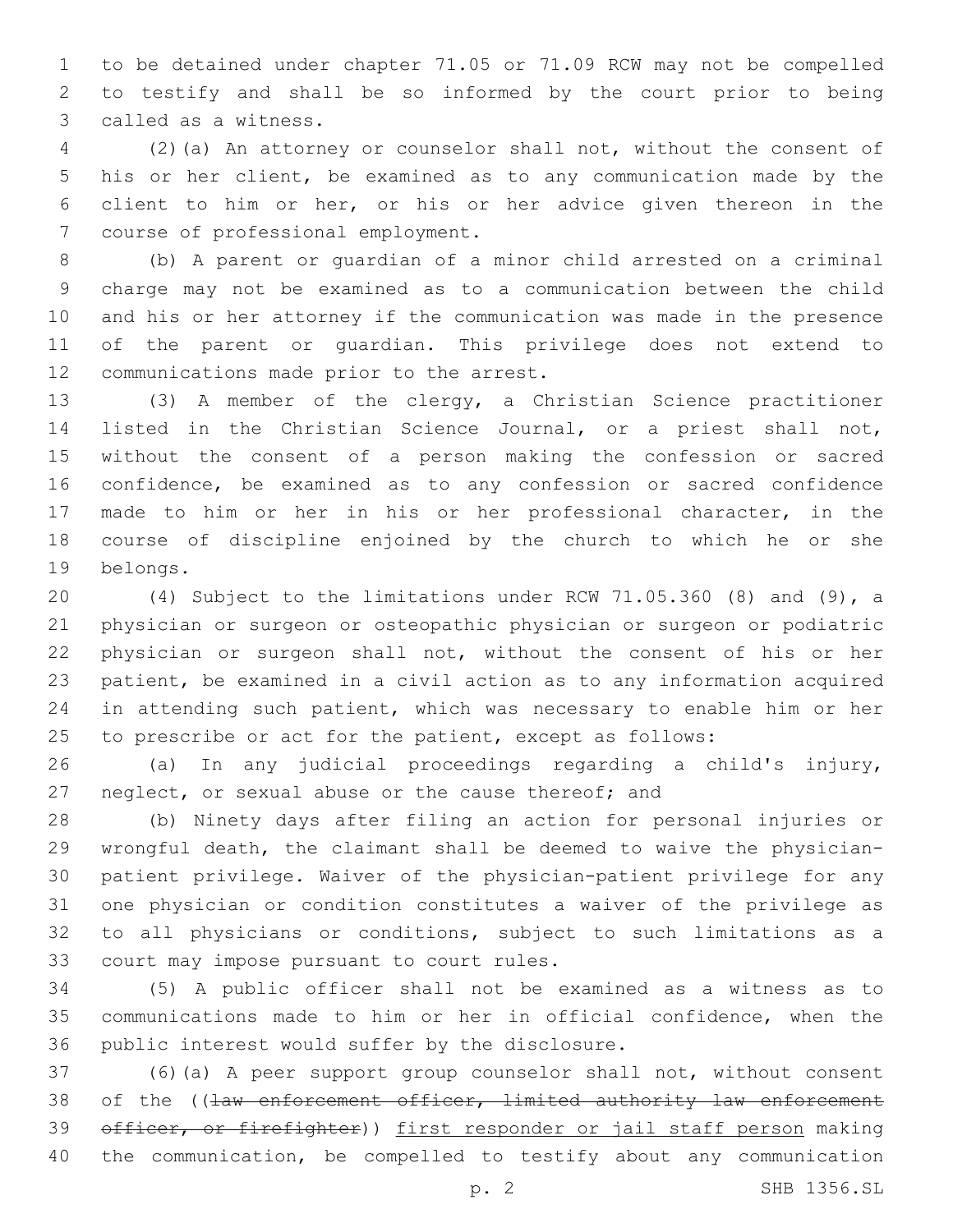1 made to the counselor by the ((officer or firefighter)) first responder or jail staff person while receiving counseling. The counselor must be designated as such by the agency employing the ((officer or firefighter)) first responder or jail staff person prior to the incident that results in counseling. The privilege only applies when the communication was made to the counselor while acting in his or her capacity as a peer support group counselor. The privilege does not apply if the counselor was an initial responding 9 ((officer or firefighter)) first responder or jail staff person, a witness, or a party to the incident which prompted the delivery of 11 peer support group counseling services to the ((law enforcement 12 officer, limited authority law enforcement officer, or firefighter)) 13 first responder or jail staff person. 14 (b) For purposes of this section: 15 (i) "First responder" means: 16 (A) A law enforcement officer; (B) A limited authority law enforcement officer; (C) A firefighter; (D) An emergency services dispatcher or recordkeeper; (E) Emergency medical personnel, as licensed or certified by this state; or (F) A member or former member of the Washington national guard 23 acting in an emergency response capacity pursuant to chapter 38.52 24 RCW. (ii) "Law enforcement officer" means a general authority Washington peace officer as defined in RCW 10.93.020;

 (( $(iii)$ ) (iii) "Limited authority law enforcement officer" means a limited authority Washington peace officer as defined in RCW 10.93.020 who is employed by the department of corrections, state parks and recreation commission, department of natural resources, liquor and cannabis board, or Washington state gambling commission; 32 and

33 ( $(\overrightarrow{\{\pm\pm\pm}}))$   $(\overrightarrow{\text{iv}})$  "Peer support group counselor" means ((a)):

34 (A) ((Law enforcement officer, limited authority law enforcement 35 officer, firefighter,)) A first responder or jail staff person or a 36 civilian employee of ( $(a - law$  enforcement agency, fire department,)) a 37 first responder entity or agency, local jail, or state agency who has 38 received training to provide emotional and moral support and 39 counseling to ((an officer or firefighter)) a first responder or jail 40 staff person who needs those services as a result of an incident in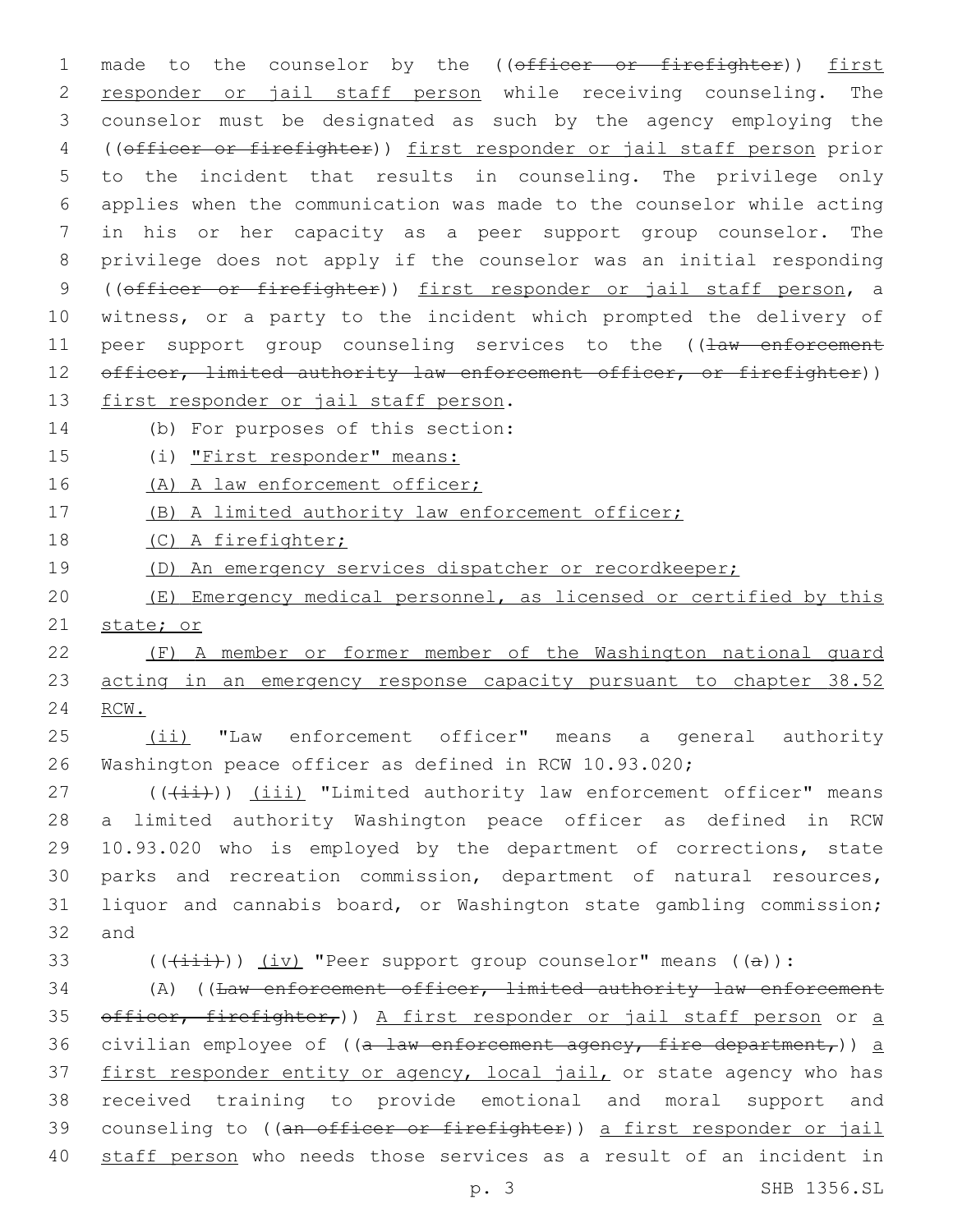1 which the ((officer or firefighter)) first responder or jail staff

 person was involved while acting in his or her official capacity; or 3 (B) A nonemployee counselor who has been designated by the  $($   $\frac{1}{2}$ 4 enforcement agency, fire department)) first responder entity or agency, local jail, or state agency to provide emotional and moral support and counseling to ((an officer or firefighter)) a first responder or jail staff person who needs those services as a result 8 of an incident in which the ((officer or firefighter)) first responder or jail staff person was involved while acting in his or 10 her official capacity.

 (7) A sexual assault advocate may not, without the consent of the victim, be examined as to any communication made between the victim 13 and the sexual assault advocate.

 (a) For purposes of this section, "sexual assault advocate" means the employee or volunteer from a community sexual assault program or underserved populations provider, victim assistance unit, program, or association, that provides information, medical or legal advocacy, counseling, or support to victims of sexual assault, who is designated by the victim to accompany the victim to the hospital or other health care facility and to proceedings concerning the alleged assault, including police and prosecution interviews and court 22 proceedings.

 (b) A sexual assault advocate may disclose a confidential communication without the consent of the victim if failure to disclose is likely to result in a clear, imminent risk of serious physical injury or death of the victim or another person. Any sexual assault advocate participating in good faith in the disclosing of records and communications under this section shall have immunity from any liability, civil, criminal, or otherwise, that might result from the action. In any proceeding, civil or criminal, arising out of a disclosure under this section, the good faith of the sexual assault advocate who disclosed the confidential communication shall be 33 presumed.

 (8) A domestic violence advocate may not, without the consent of the victim, be examined as to any communication between the victim 36 and the domestic violence advocate.

 (a) For purposes of this section, "domestic violence advocate" means an employee or supervised volunteer from a community-based domestic violence program or human services program that provides information, advocacy, counseling, crisis intervention, emergency

p. 4 SHB 1356.SL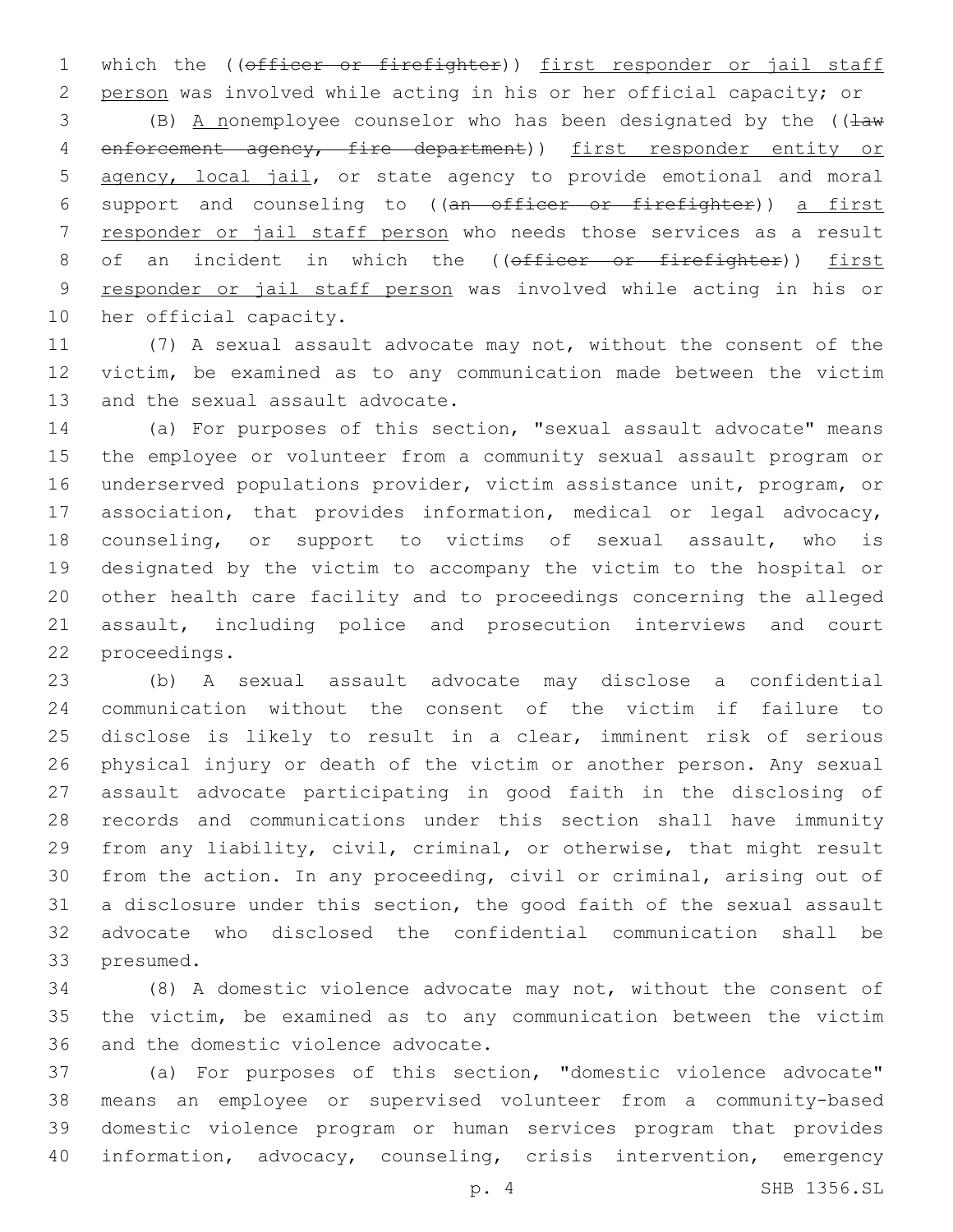shelter, or support to victims of domestic violence and who is not 2 employed by, or under the direct supervision of, a law enforcement agency, a prosecutor's office, or the child protective services section of the department of social and health services as defined in 5 RCW 26.44.020.

 (b) A domestic violence advocate may disclose a confidential communication without the consent of the victim if failure to disclose is likely to result in a clear, imminent risk of serious physical injury or death of the victim or another person. This section does not relieve a domestic violence advocate from the requirement to report or cause to be reported an incident under RCW 26.44.030(1) or to disclose relevant records relating to a child as required by RCW 26.44.030(14). Any domestic violence advocate participating in good faith in the disclosing of communications under this subsection is immune from liability, civil, criminal, or otherwise, that might result from the action. In any proceeding, civil or criminal, arising out of a disclosure under this subsection, the good faith of the domestic violence advocate who disclosed the 19 confidential communication shall be presumed.

 (9) A mental health counselor, independent clinical social worker, or marriage and family therapist licensed under chapter 18.225 RCW may not disclose, or be compelled to testify about, any information acquired from persons consulting the individual in a professional capacity when the information was necessary to enable the individual to render professional services to those persons 26 except:

 (a) With the written authorization of that person or, in the case of death or disability, the person's personal representative;

 (b) If the person waives the privilege by bringing charges against the mental health counselor licensed under chapter 18.225 31 RCW;

 (c) In response to a subpoena from the secretary of health. The secretary may subpoena only records related to a complaint or report 34 under RCW 18.130.050;

 (d) As required under chapter 26.44 or 74.34 RCW or RCW 71.05.360 36 (8) and (9); or

 (e) To any individual if the mental health counselor, independent clinical social worker, or marriage and family therapist licensed under chapter 18.225 RCW reasonably believes that disclosure will avoid or minimize an imminent danger to the health or safety of the

p. 5 SHB 1356.SL